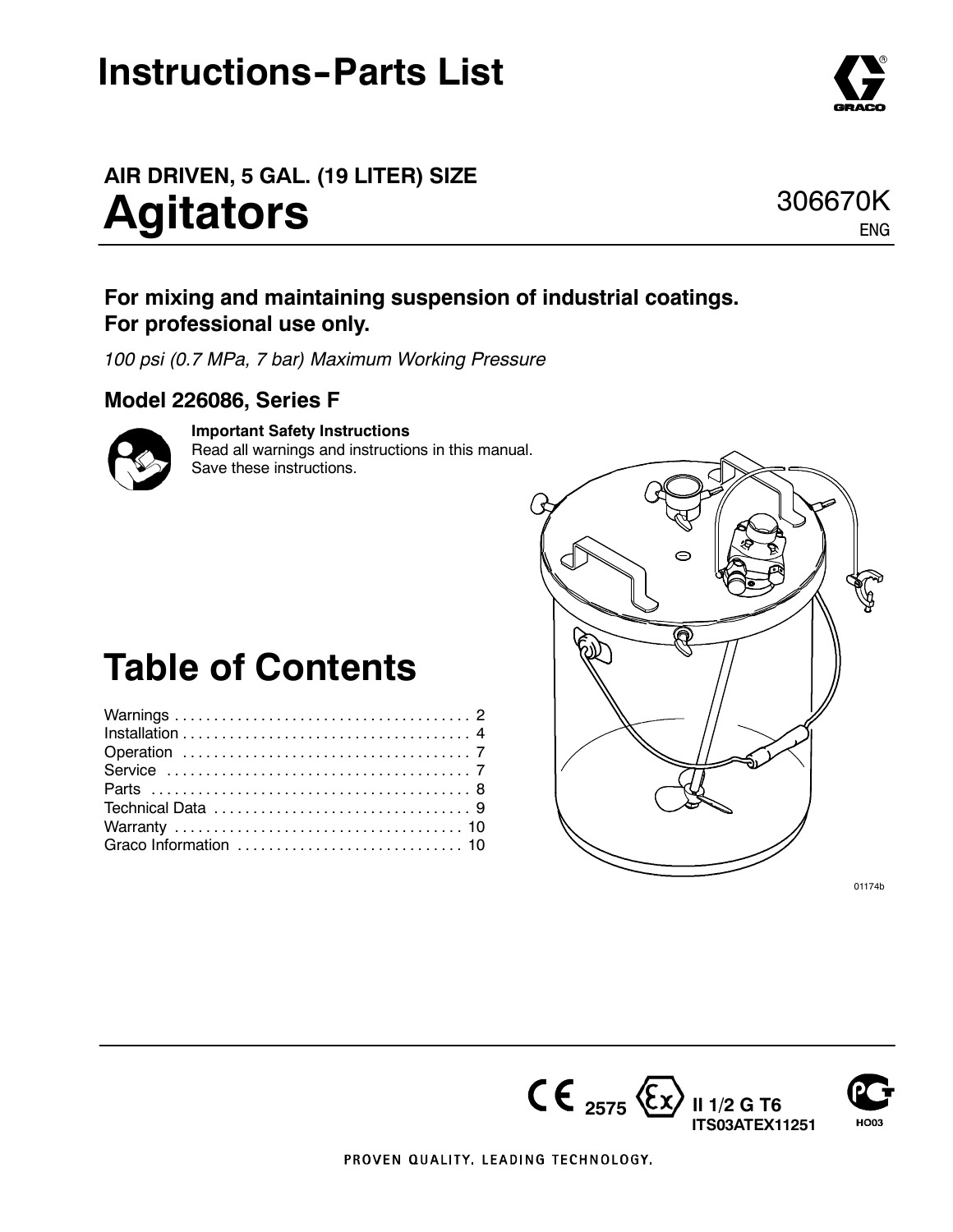# **Symbols**

### **Warning Symbol**

### **WARNING** Û

This symbol alerts you to the possibility of serious injury or death if you do not follow the instructions.

### **Caution Symbol**



This symbol alerts you to the possibility of damage to or destruction of equipment if you do not follow the instructions.

| <b>A WARNING</b>                                                                                                                                                                                 |              |
|--------------------------------------------------------------------------------------------------------------------------------------------------------------------------------------------------|--------------|
| <b>EQUIPMENT MISUSE HAZARD</b>                                                                                                                                                                   |              |
| Equipment misuse can cause the equipment to rupture or malfunction and result in serious injury.                                                                                                 | INSTRUCTIONS |
| This equipment is for professional use only.                                                                                                                                                     |              |
| Read all instruction manuals, tags, and labels before operating the equipment.                                                                                                                   |              |
| Use the equipment only for its intended purpose. If you are not sure, call Graco Technical Assis-                                                                                                |              |
| Do not alter or modify this equipment.                                                                                                                                                           |              |
| Check equipment daily. Repair or replace worn or damaged parts immediately.                                                                                                                      |              |
| Do not exceed the maximum working pressure of the lowest rated component in your system.<br>This equipment has a 100 psi (7 bar) maximum working pressure.                                       |              |
| Use fluids and solvents which are compatible with the equipment wetted parts. Refer to the Tech-<br>nical Data section of all equipment manuals. Read the fluid and solvent manufacturer's warn- |              |
| Always wear protective eyewear, gloves, clothing and respirator as recommended by the fluid                                                                                                      |              |
| Keep face away from the exhaust port.                                                                                                                                                            |              |
| Comply with all applicable local, state, and national fire, electrical, and safety regulations.                                                                                                  |              |
|                                                                                                                                                                                                  |              |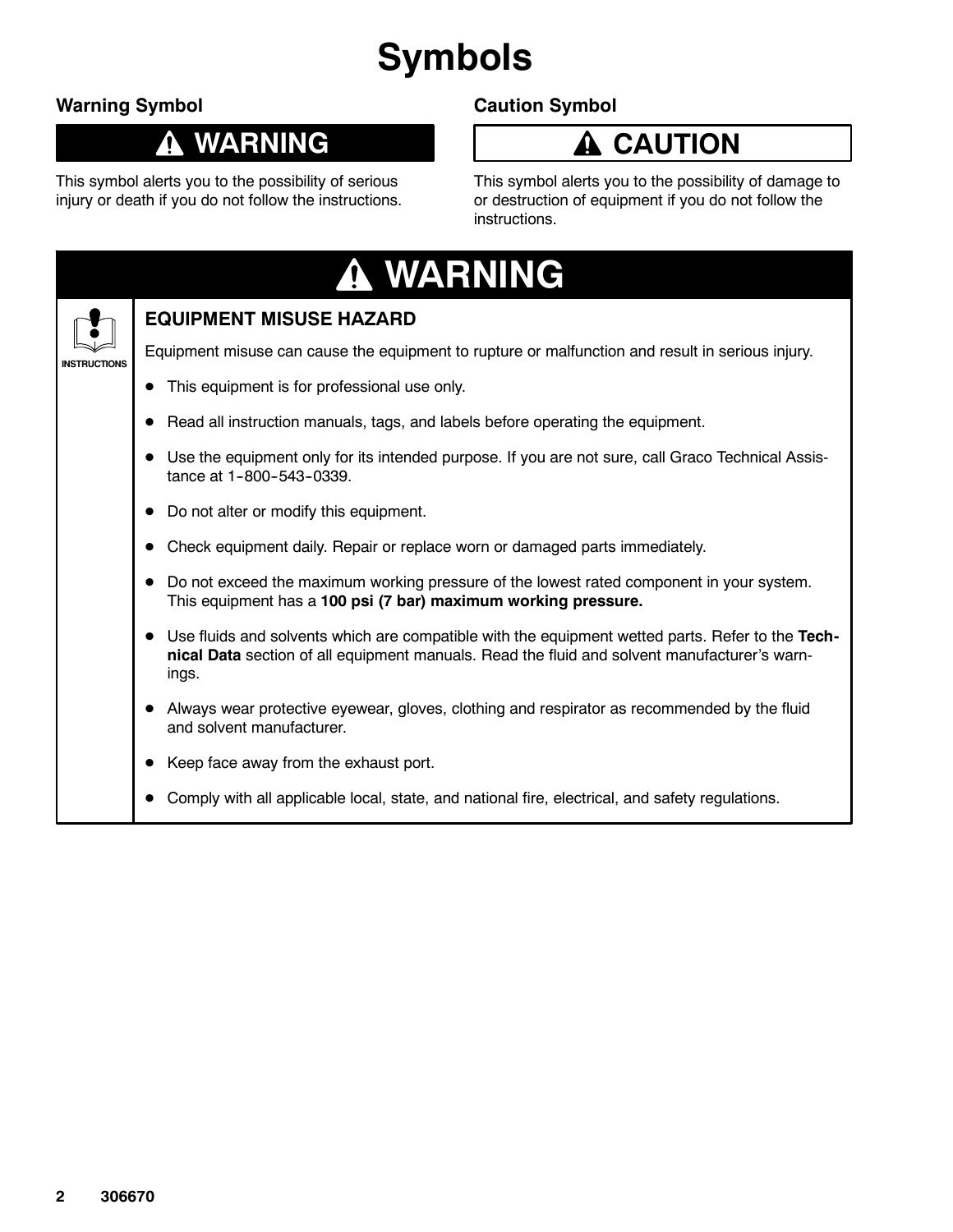### **WARNING** $\bf \Phi$



### **FIRE AND EXPLOSION HAZARD**

Improper grounding, poor ventilation, open flames or sparks can cause a hazardous condition and result in a fire or explosion and serious injury.

- D Ground the equipment and the object being sprayed. Refer to **Grounding** on page 6.
- If there is any static sparking or you feel an electric shock while using this equipment, stop **spraying immediately.** Do not use the equipment until you identify and correct the problem.
- Do not use 1,1,1-trichloroethane, methylene chloride, other halogenated hydrocarbon solvents or fluids containing such solvents in aluminum pumps. Such use could result in a serious chemical reaction, with the possibility of explosion.
- Do not use kerosene or other flammable solvents or combustible gases to flush the unit.
- Provide fresh air ventilation to avoid the buildup of flammable fumes from solvents or the fluid being sprayed.
- Keep the spray area free of debris, including solvent, rags, and gasoline.
- Before operating this equipment, electrically disconnect all equipment in the spray area.
- D Before operating this equipment, extinguish all open flames or pilot lights in the spray area.
- Do not smoke in the spray area.
- Do not turn on or off any light switch in the spray area while spraying or while there are any fumes in the air.
- Do not operate a gasoline engine in the spray area.
- $\bullet$  Keep a fire extinguisher in the work area.

### **MOVING PARTS HAZARD**

Moving parts, such as the rotating blades of the agitator, can pinch or amputate your fingers or other body parts and can cause splashing in the eyes or on the skin.

- Keep clear of all moving parts when starting or operating the agitator.
- Always shut off the agitator and disconnect the air line before adjusting the angle of the agitator, removing the agitator from the drum or checking or repairing any part of the agitator.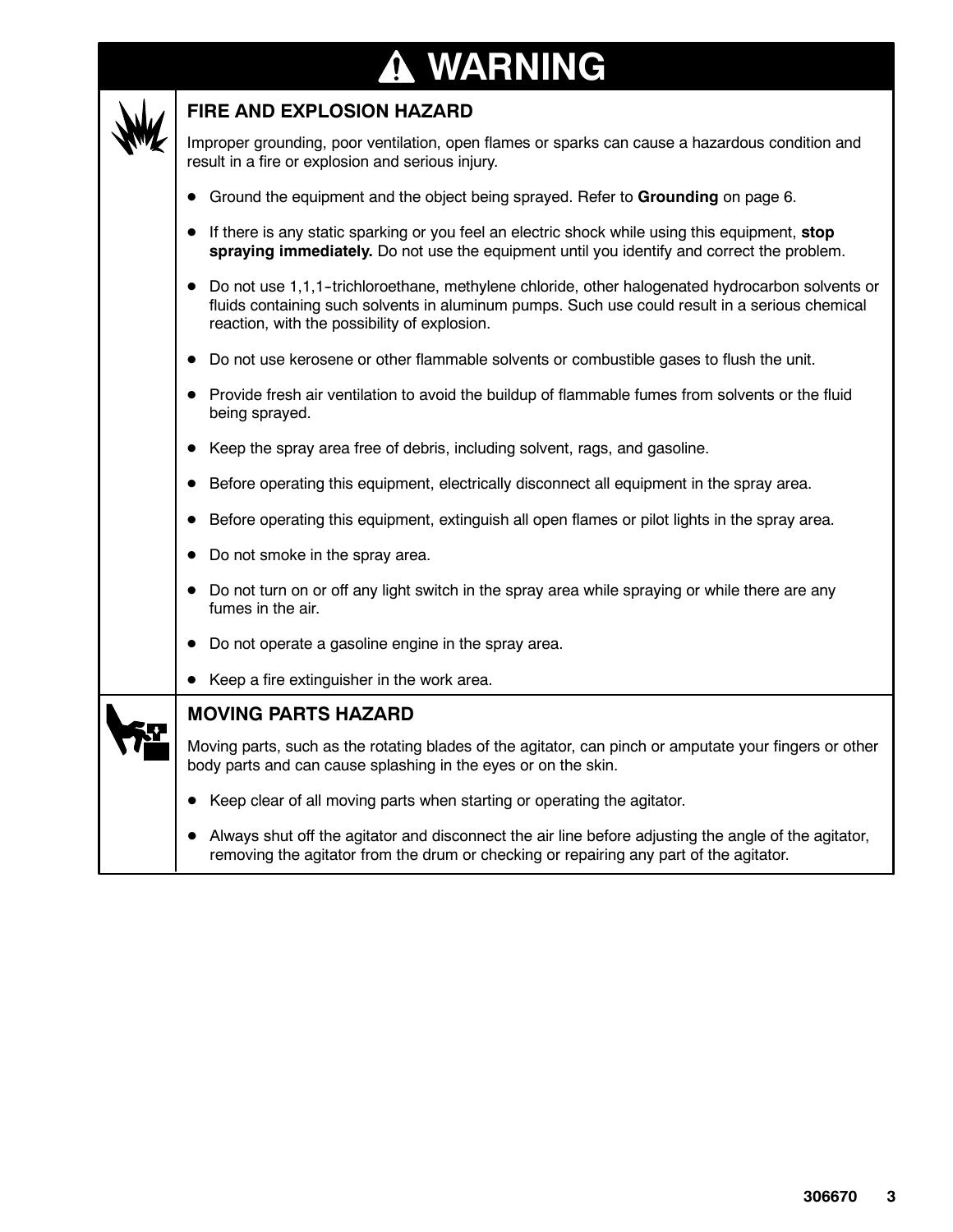## **Installation**

#### **WARNING** Δ



### **FIRE AND EXPLOSION HAZARD**

Always maintain a minimum of 1 in. clearance between rotating agitator parts and container to prevent sparks from contact.



**NOTE:** The reference numbers and letters in parentheses in the text refer to the Parts Drawing and Fig. 1.

### **Air Requirements**

For continuous use, the 1/4 HP air motor typically requires 2 cfm (0.06 m $3$ /min) of air.

### **Preparing the Agitator for Use**

- 1. Set the air motor (B) in the opening in the cover (1) as shown in Fig. 1. Secure with the two setscrews (5), using the allen wrench (4).
- 2. Slide the coupling (F) onto the shaft (A) of the air motor, then insert the agitator shaft (G) into the coupling. Secure the coupling with the two setscrews (E).
- 3. Close the needle valve (D). Install an air line quick disconnect to the air inlet. Order Part No. 208536 coupler and 169969 fitting, 1/8 npt(m). Then connect a properly sized air hose to the 1/8 npt(f) inlet of the valve.
- 4. Position the agitator and cover assembly on top of a 5 gal. (19 liter) pail of paint (P). Tighten the three thumbscrews (3).
- 5. Remove the cap gasket (6) and install a suction tube (M) in the largest port (Q) near the center of the cover. Adjust the suction tube so its end is about 1/4 in. (6 mm) above the bottom of the pail. Secure the tube in the port with three thumbscrews (3).

**NOTE:** The smaller port (N) is for use in a recirculation system.

6. Ground the agitator. See instructions on page 6.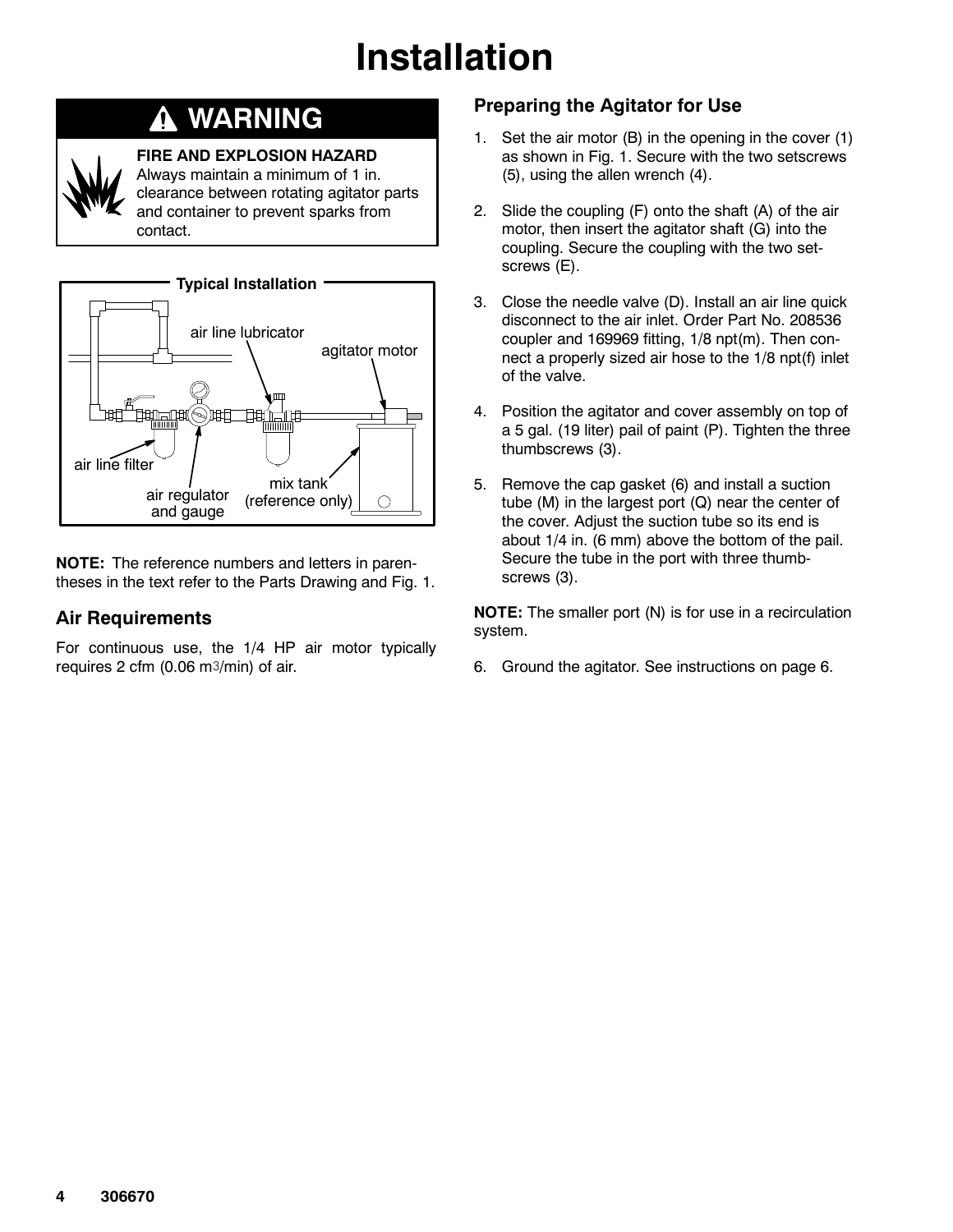## **Installation**

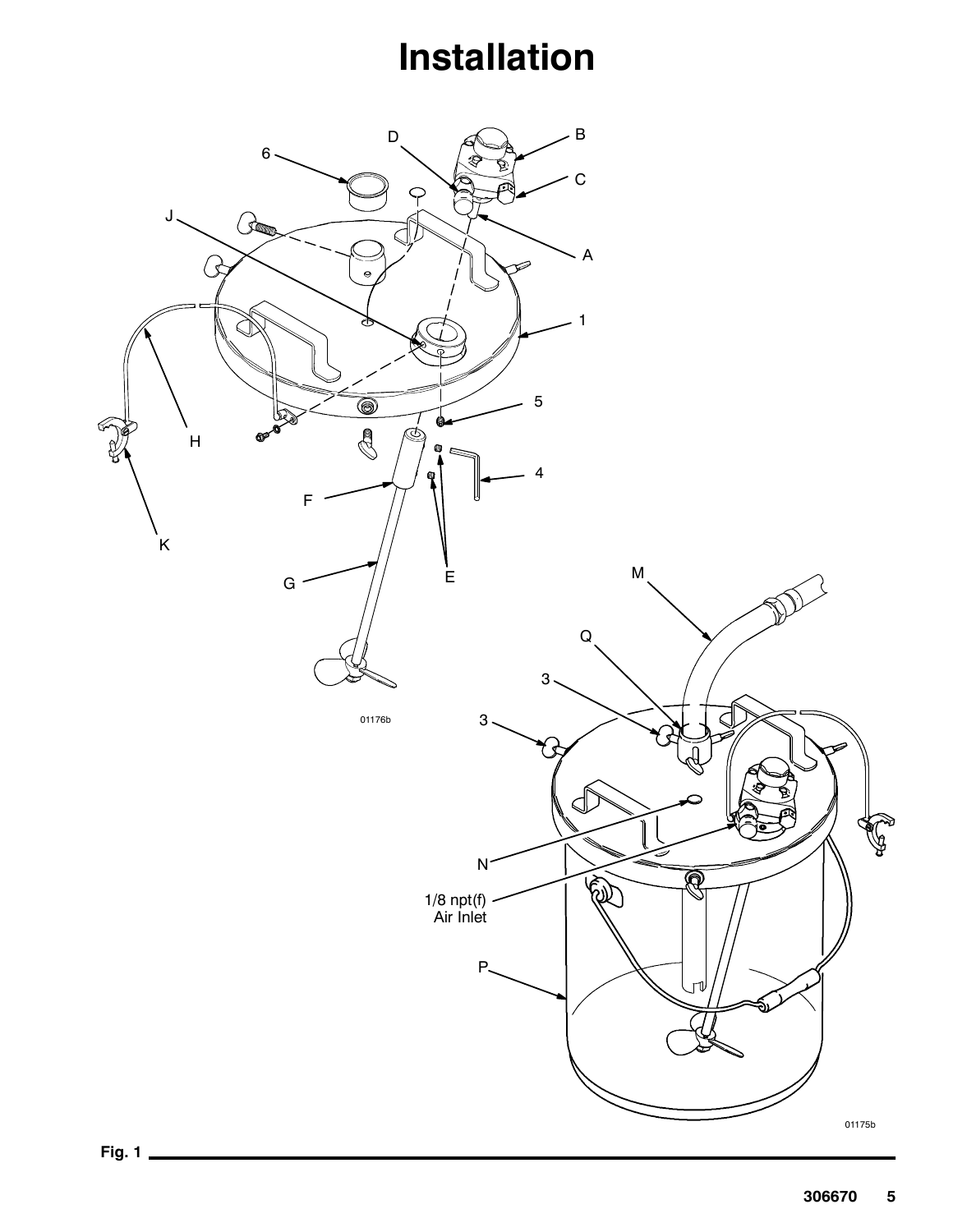## **Installation**

### **Grounding**

Proper grounding is an essential part of maintaining a safe system.

To reduce the risk of static sparking, all electrically conductive objects or devices in the spray area **must** be properly grounded. Check your local electrical code for detailed grounding instructions for your area and type of equipment.

### **To ground the agitator:**

Connect the ground wire (H) to the grounding point (J) on the collar. See Fig. 2. Connect the ground clamp (K) to a true earth ground. Order Part No. 222011, Ground Wire and Clamp.



### **System Accessories**

On the air line, install an air line filter to remove harmful dirt and moisture from the compressed air supply. Order Part No. 106148 filter, which is 3/8 npt(f) or 106149 filter, which is 1/2 npt(f).

## **A** CAUTION

Not lubricating the air motor will cause air motor failure.

Downstream from the filter, install an air line lubricator for automatic air motor lubrication. Set the lubricator feed rate at 1 drop of oil per minute for high speed or continuous duty usage. Do not overfeed oil or exhaust air may become contaminated. To manually lubricate the air motor, see **Lubricating the Air Motor** on page 7. *To order a 3/8" npt air line lubricator, order Part No. 214847.*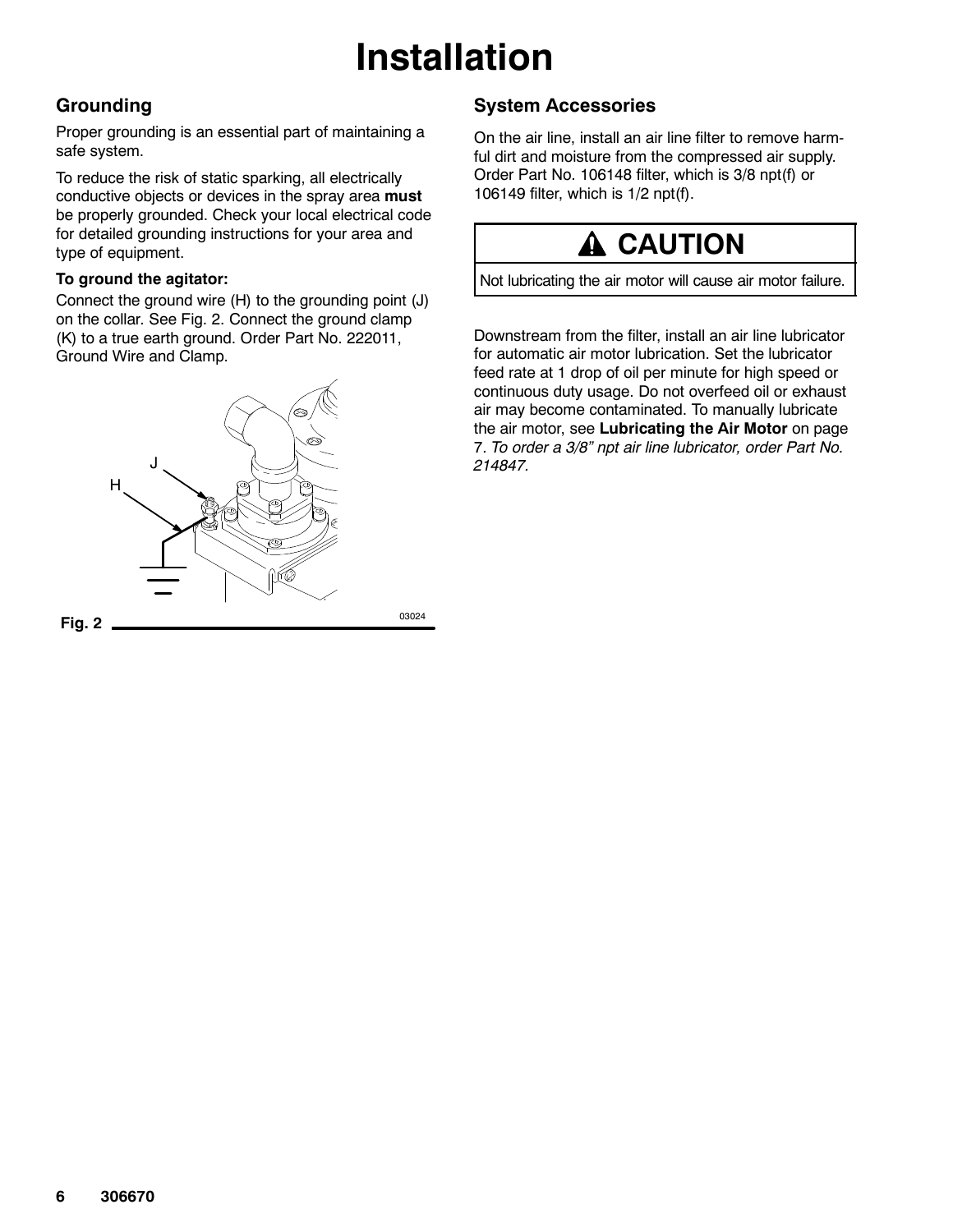## **Operation**

### **WARNING**



### **MOVING PARTS HAZARD**

To reduce the risk of serious injury, including cuts, amputation of fingers, and splashing in the eyes or on the skin:

- Always shut off the agitator and disconnect the air line before checking or repairing the agitator.
- Wear eye protection.

## **Service**

### **WARNING**

### **FIRE AND EXPLOSION HAZARD**

To prevent an explosive hazard, where injury and/or property damage can result:

- Do not operate this air motor with combustible gases.
- Do not use kerosene or other flammable sol**vents to flush unit.**
- Keep face away from exhaust port. Foreign material exiting the air motor can be hazardous.

### **Flushing**

If the motor is sluggish or inefficient, flush it with nonflammable solvent in a well ventilated area.

The recommended solvent for air motors and lubricated pumps is Gast<sup>®</sup> Flushing Solvent (Part No. AH255 or AH255A) or Inhibisol<sup>®</sup> Safety Solvent.

- 1. Disconnect the air line and muffler.
- 2. Add several teaspoons of solvent or spray the solvent directly into the motor.
- 3. Rotate the shaft by hand in both directions for a few minutes.
- 4. Reconnect the air line and slowly apply pressure until there is no trace of solvent in the exhaust air.
- 5. Re-lubricate the motor with a squirt of light-weight oil in the chamber.

Regulate the agitator speed with the needle valve (D). See Fig. 1, page 5. Use the lowest agitator speed needed for thorough agitation of the paint. Excessive agitator speed may cause the paint to foam.

After a long period of standing, some paints will settle out and form a heavy cake on the bottom of the pail. To speed agitation in this case, loosen the thumbscrews holding the cover and slowly rotate the cover on the pail while the agitator is running.

Operate the agitator continuously while supplying paints or other fluids to the system.

Gast<sup>®</sup> is a registered trademark of Gast Manufactur*ing.*

*Inhibisol*® *is a registered trademark of Penetone Corp.* 

### **Servicing**

- If the unit requires more than installation of a service kit, it is usually quickest and easiest to send the unit to the Graco distributor for repair or replacement.
- If the vanes need replacing or foreign material is present in the motor chamber, an experienced mechanic may remove the end plate opposite the drive shaft end. *Do not pry with a screwdriver.* It will dent the surface of the plate and body, causing leaks. Use a puller tool, which will remove the end plate while maintaining the position of the shaft.
- New vanes should have the edges with cut corners (or the notched edges, if the vanes are reversible) pointing toward the bottom of the vane slot.

### **Lubricating the Air Motor**

### **CAUTION**

Not lubricating the air motor will cause air motor failure.

If an air line lubricator is not installed, the air motor must be manually lubricated every 8 hours. Lubricate the agitator air motor by placing 10-20 drops of SAE #10 light oil in the motor's air inlet. Run the agitator for about 30 seconds.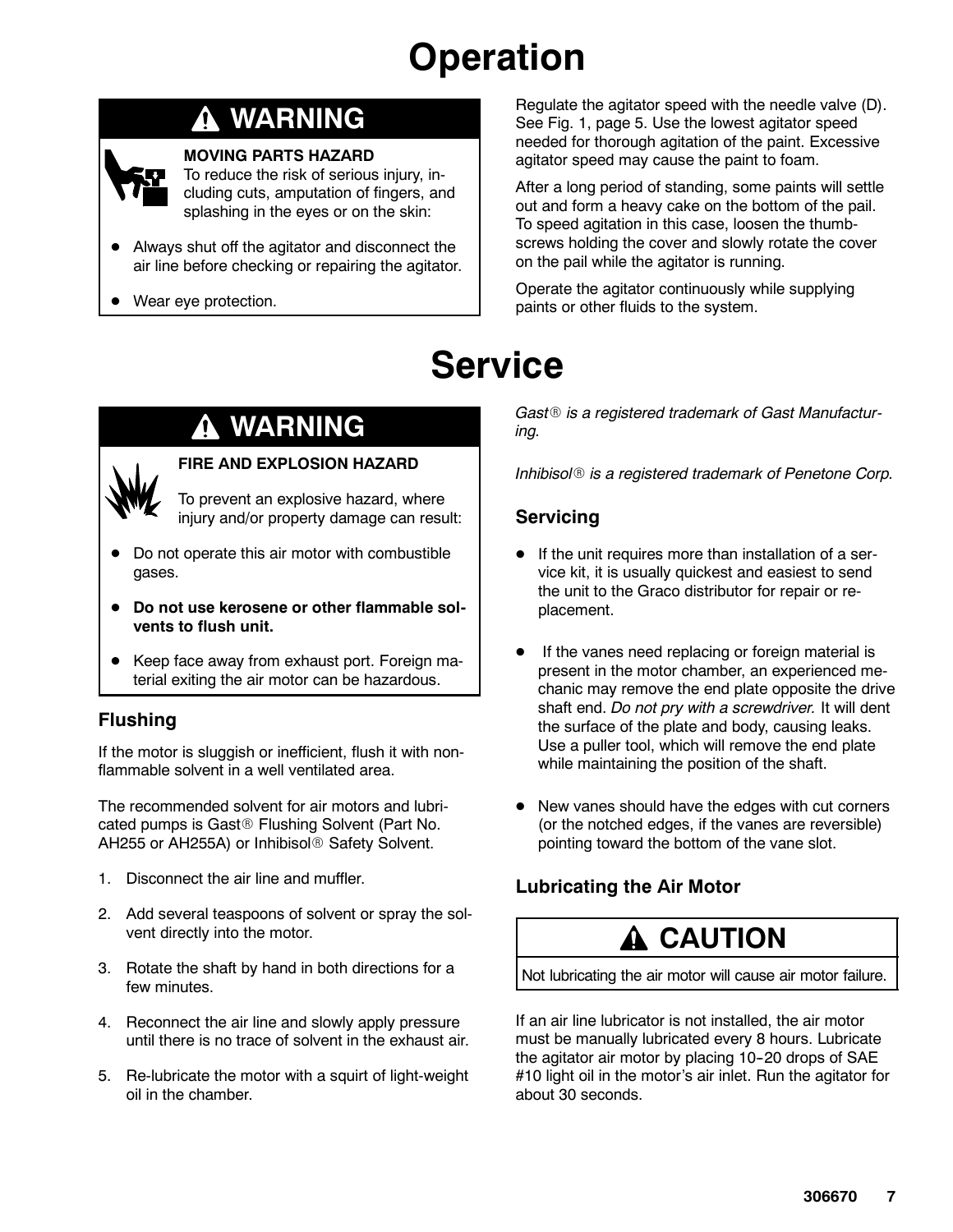### **Parts**



**Ref.**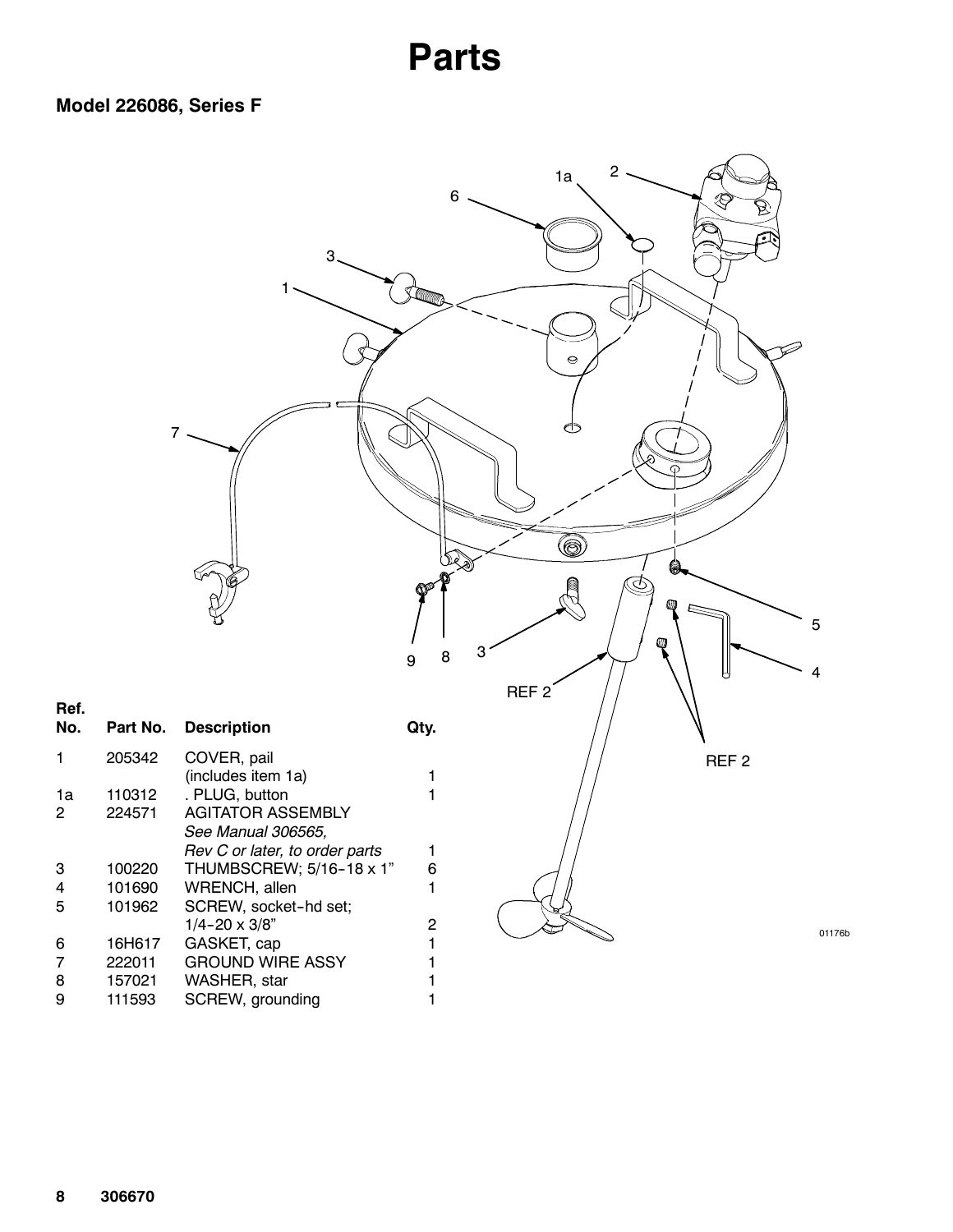## **Technical Data**

| Maximum Working Pressure  100 psi (7 bar)                              |
|------------------------------------------------------------------------|
| Motor power rating $\ldots \ldots \ldots \ldots \ldots$ 1/4 HP (187 W) |
|                                                                        |
| Air Consumption  2 cfm (0.06m3/min)                                    |
| Wetted Parts  Carbon Steel, Stainless Steel                            |
|                                                                        |

| *Noise Level at 100 psi (7 bar) at normal load |  |  |  |  |
|------------------------------------------------|--|--|--|--|
| at 800 rpm: Pressure  65.3 dB(A)               |  |  |  |  |
| Power 74.2 dB(A)                               |  |  |  |  |
| *Noise Level at 100 psi (7 bar) at no load     |  |  |  |  |
| at max rpm: Pressure  87.3 dB(A)               |  |  |  |  |
| Power 96.2 dB(A)                               |  |  |  |  |
| *Tested to CAGI-PNEUROP-1969                   |  |  |  |  |